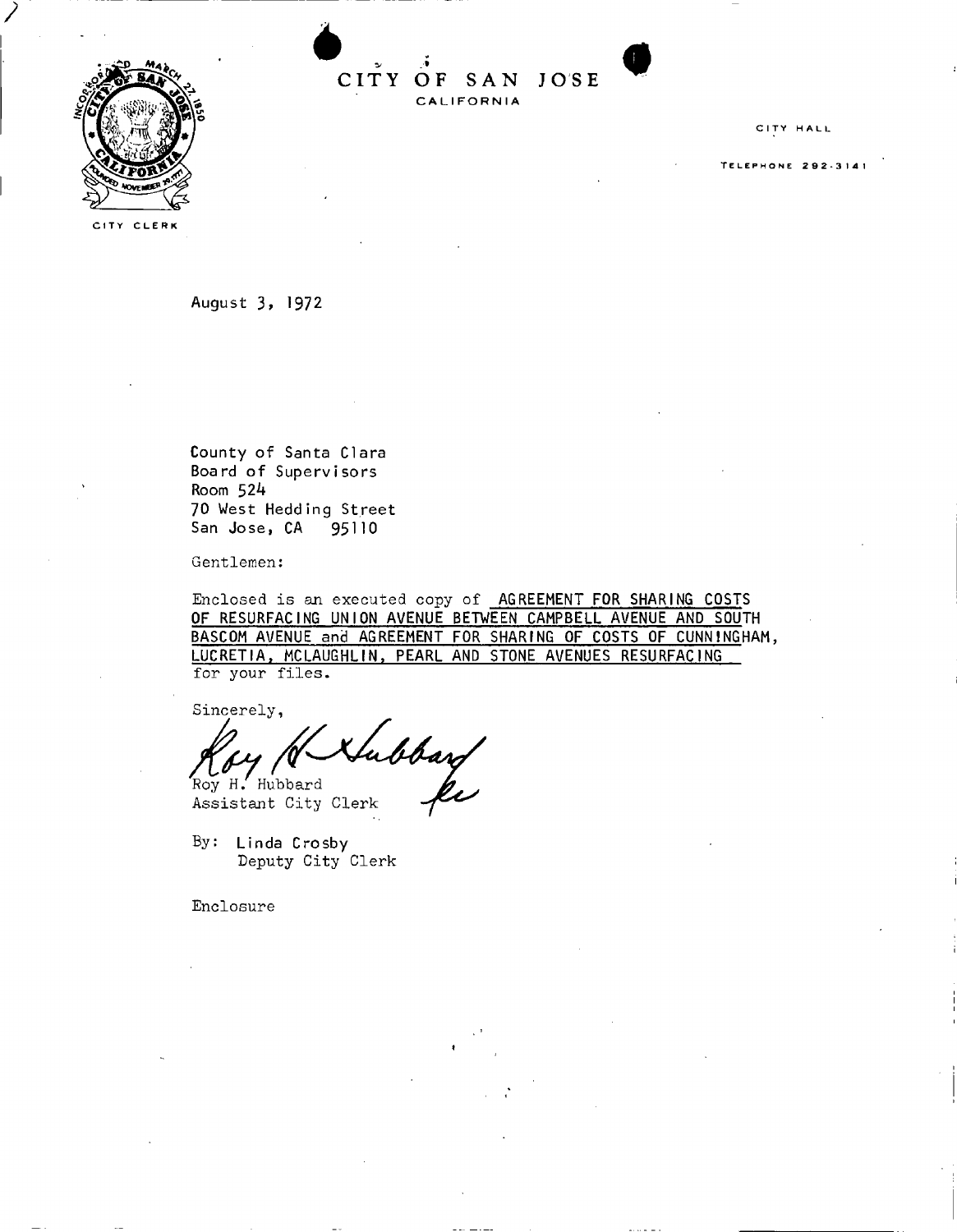BOARD RECEIVED Aug 4 12 58 PM  $\frac{1}{2}$ SANTA CLARA

 $\bar{\phi}$ 

 $\bar{\tau}$ 

 $\sim$   $\sim$  $\sim 100$  km  $^{-1}$  $\bar{z}$ 

l,  $\ddot{\phantom{a}}$ 

 $\ddot{\phantom{a}}$  $\chi$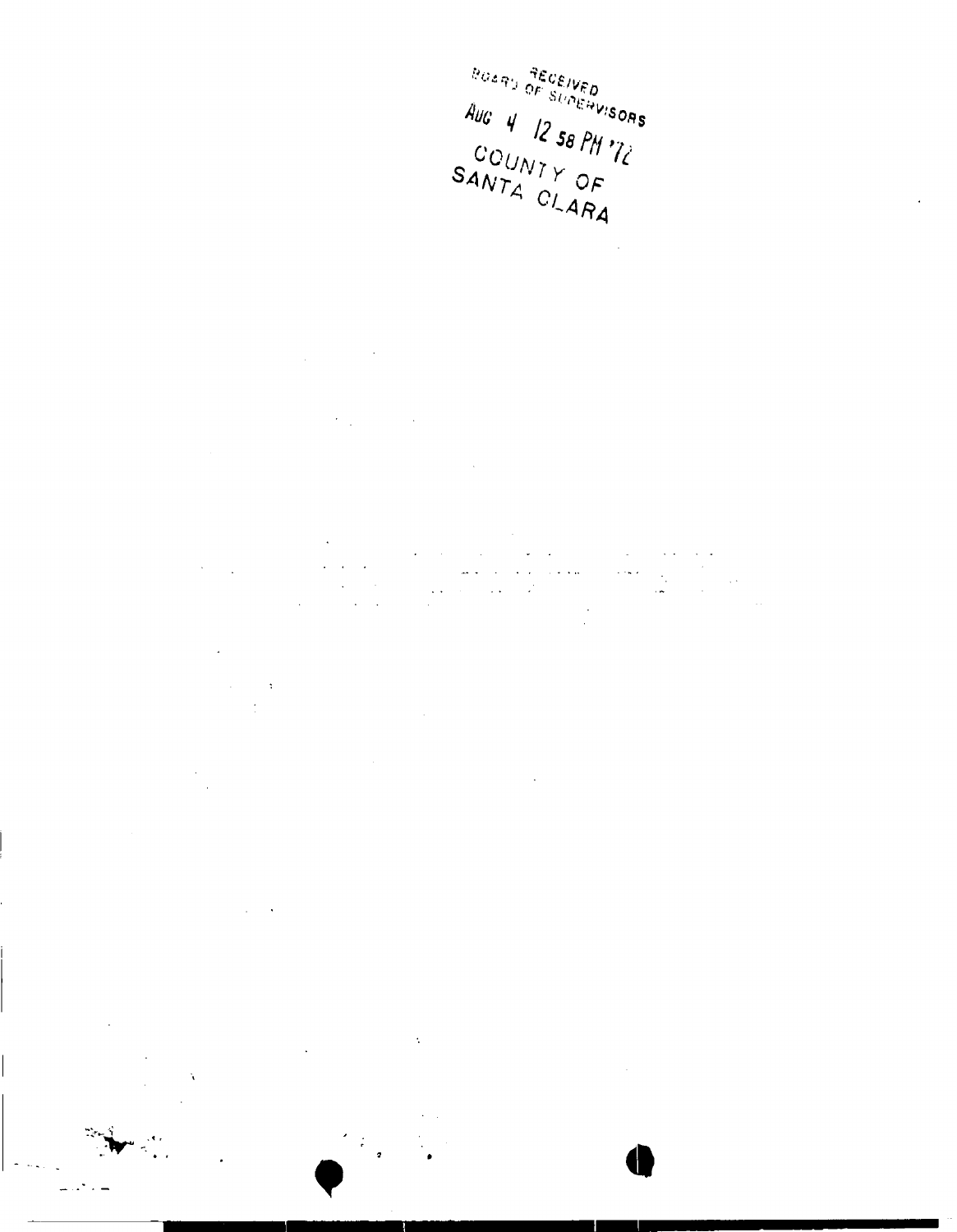AGREEMENT , AMONGi THE COUNTY OF SANTA CLARA, CITY OF SAN JOSE AND CITY OF CAMPBELL FOR SHARING COSTS OF RESURFACING UNION AVENUE BETWEEN CAMPBELL AVENUE AND SOUTH BASCOM AVENUE

Locality

This is an agreement by and among. County of Santa Clara, State of California (County), City of San Jose (San Jose), and City of Campbell (Campbell) to resurface North Union Avenue between South Bascom Avenue and Campbell Avenue.

IT IS AGREED between the parties as follows:

1. . Preparation of Plans and Specifications. County shall prepare and submit to San Jose and Campbell for approval plans and specifications for the resurfacing of North Union Avenue between South Bascom Avenue and Campbell Avenue, which said resurfacing shall hereinafter be called the "project".

2. Award of Contract. Upon approval by San Jose and Campbell of said plans and specifications, County shall advertise the project for bid and shall award a contract to be supervised to completion by County.

3. Basis of Cost Sharing. Fifty-three percent (53%) of the project lies within unincorporated area of County; seven percent (7%) of the project lies within the incorporated limits of San Jose; and forty percent (40%) of the project lies within the incorporated limits of Campbell. This breakdown of the percentage of the project which lies within each jurisdiction shall, be the basis for the cost sharing which shares are more specifically set out hereinafter.

 $-4$ . San Jose's Share of Cost. Within thirty (30) days after approval by San Jose of the plans and specifications, San Jose shall pay to County the sum of Two Thousand One Hundred Dollars the construction cost of the portion of the project lying within the incorporated area of San Jose.  $($ \$2,100), which is the amount presently estimated by County to be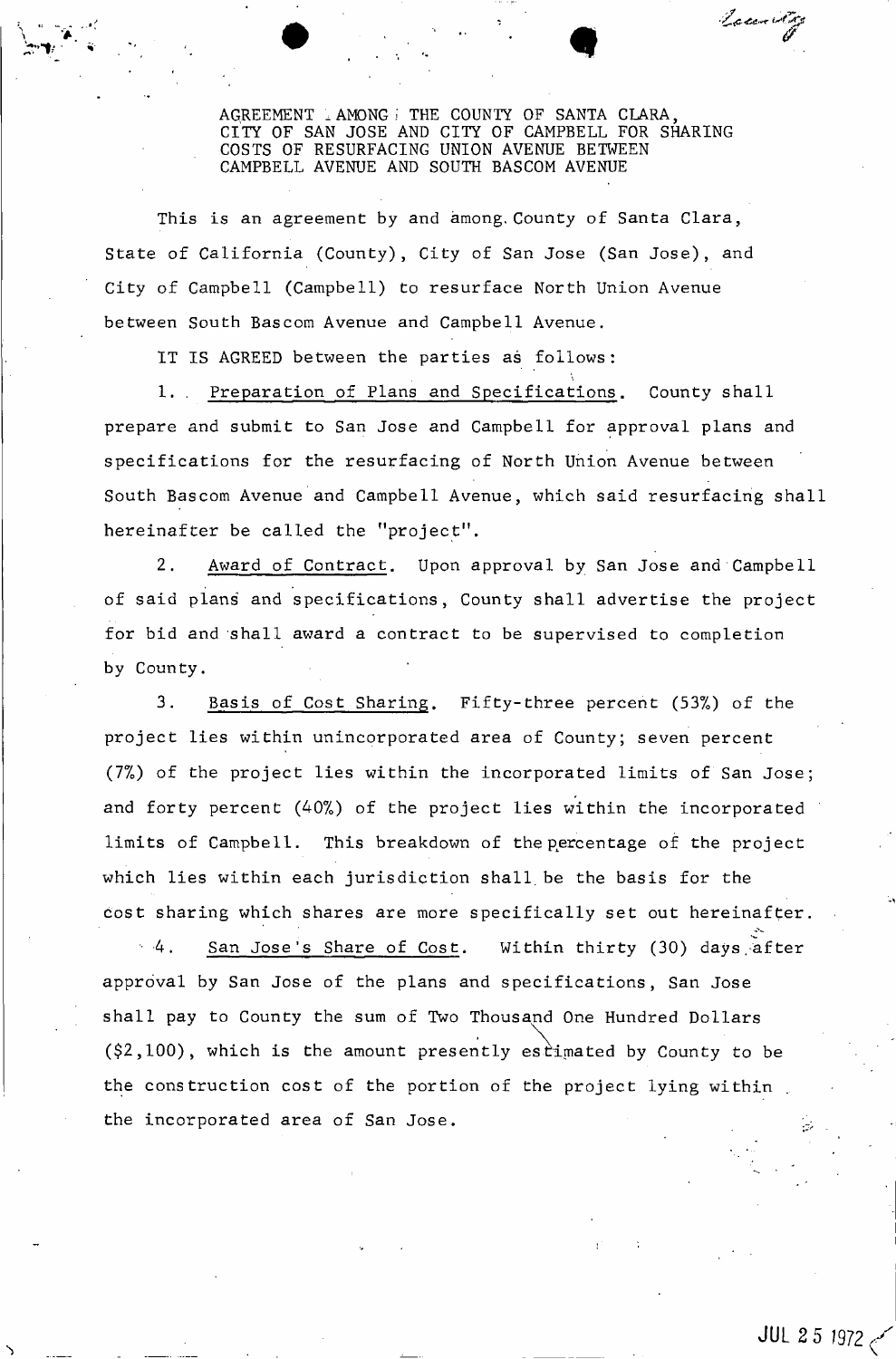5. Campbell's Share of Cost. Within thirty (30) days after approval by Campbell of the plans and specifications, Campbell shall pay to County the sum of Eleven Thousand Four Hundred Dollars (\$11,400), which is the amount presently estimated by County to be the construction cost of the portion of the project lying within the incorporated area of Campbell.

6. Construction 'Costs. As used in this agreement the term "construction cost" shall mean the total of all costs incurred and expenditures made by County in connection with constructing the above described project, including but not limited to engineering costs and expenses, costs and expenses of preparing plans and. specifications, costs and expenses for inspection, publication, advertising and printing, cost of the construction contract, cost of extra work authorized by County and cost of all'materials not included in the contract price.

7. Insurance. County shall require any contractor awarded a contract for any portion of the project to secure and maintain in full force and effect at all times during the construction of the project and until the project is accepted by County, public liability and property damage insurance in forms and limits.of liability satisfactory and acceptable to County San Jose and Campbell insuring;County, San Jose and Campbell and their respective officers and employees from and against any claim, loss, liability, cost or expense arising out of or in any way connected with the construction of the project.

The aforementioned policy shall contain a provision that the insurance afforded thereby to County, San Jose and Campbell and their respective officers and•employees .shall be primary insurance to the full limits of liability of the policy and that if County,

 $-2-$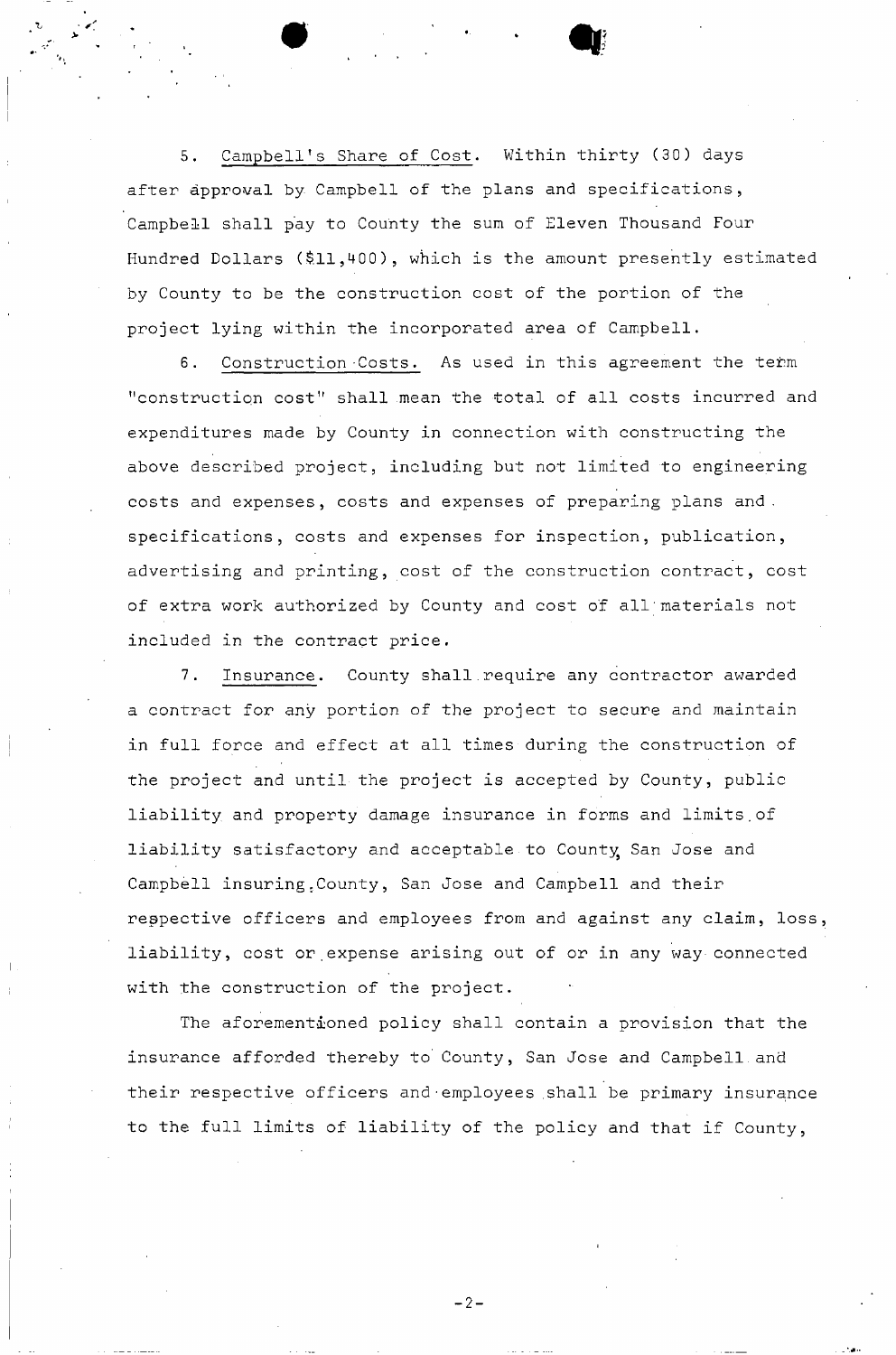San Jose or Campbell or their respective officers and employees have other insurance against, a loss covered by such policy that other insurance shall be excess insurance only.

8. Final Accounting, Upon completion of the project County shall submit to San Jose and Campbell a final accounting of the total construction cost. In the event this final accounting shows that the sum advanced to County by San Jose is less than seven percent (7%) of the total construction cost, San Jose shall pay County the difference within sixty (60) days'from receipt of the final accounting. However, in the event this final accounting shows that the sum advanced to County by San Jose is more than seven percent (7%) of the total construction cost, County shall return the difference to San Jose within sixty (60) days.

In the event this final accounting shows that the sum advanced to County by Campbell is less than forty percent (40%) of the total construction cost, Campbell shall pay County the difference within sixty (60) days from receipt of the final accounting. However, in the event this final accounting shows that the sum advanced to County by Campbell is more than forty percent (40%) of the total construction cost, County shall return the difference to Campbell within sixty (60) days.

9. Records and Accounts. County shall keep, maintain and render available for inspection by San Jose or Campbell or its authorized representatives records and books which will provide a complete and accurate.account of all costs, fees and expenditures .made by County on construction costs of the project;

10. Termination. This agreement shall terminate on October 1, 1972, if County has not awarded a contract for construction of the above described project prior to that date. In the event of such.a termination County shall refund to San Jose and Campbell all sums advanced under Paragraphs 4 and 5 of this • agreement.

 $-3-$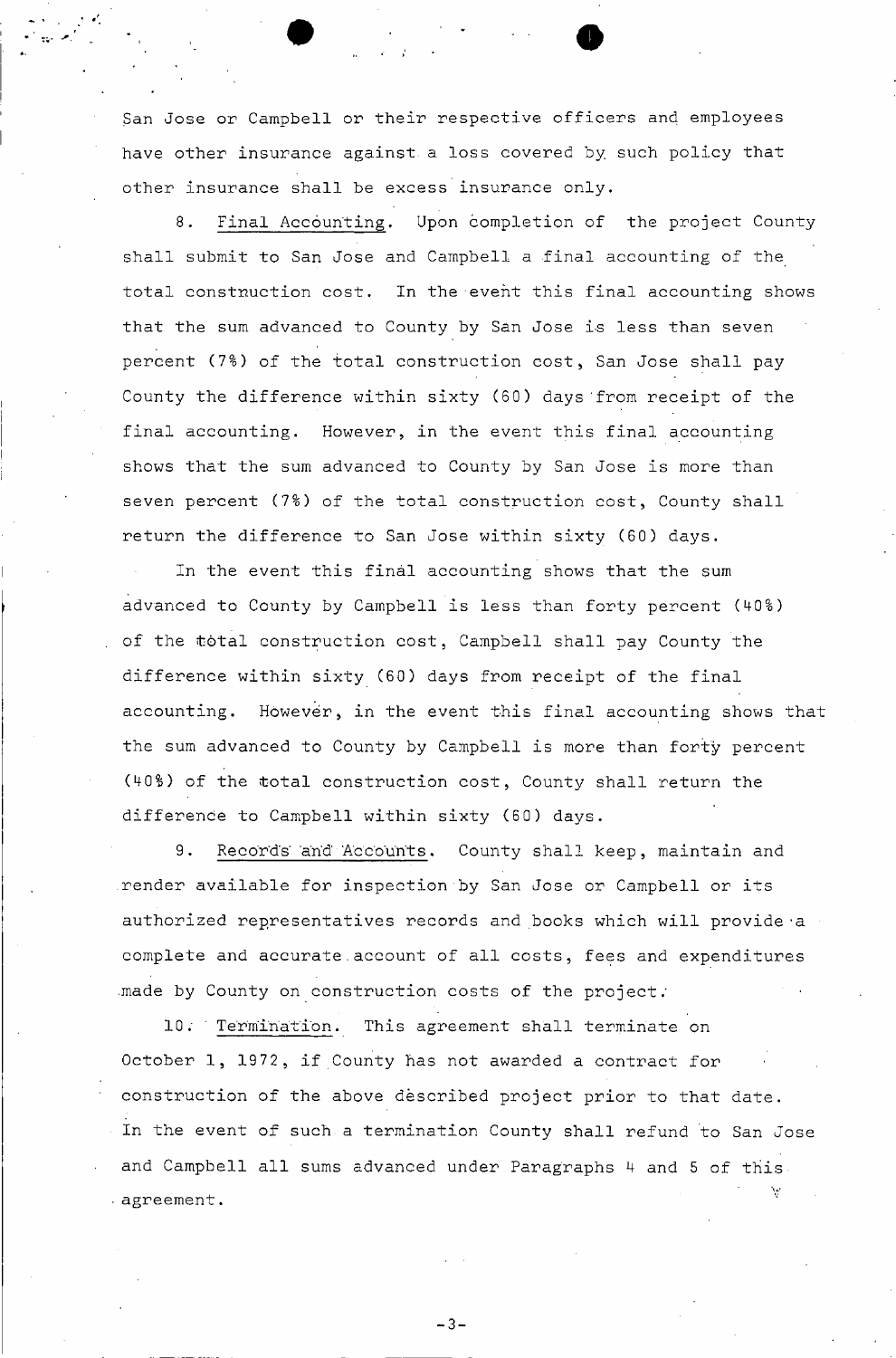*11". '* Annexation. In the- event any portion of the area within the limits of said improvements is annexed to San Jose or Campbell before the date of approval of said plans and specifications, County's share of the total contract cost shall be reduced in proportion to the amount of territory annexed.

IN WITNESS WHEREOF, the parties hereto have executed this agreement on *Cluignst 2, 192*.

COUNTY OF SANTA CLARA

Chairman, Board of Supervisors

ATTEST: DONALD M. RAINS, Clerk<br>Board of Sypervisors Board of Sy

APPROVED AS TO FORM

Assist. Co $\alpha$ hty Co $\alpha$ nsel

DATED:.

ATTEST *^Jhesisijigr&h,*   $Empbc1/$ 

APPROVED-AS TO-FORM:

Deputy -City Attorney

DATED:

ATTEST: **FRAW0C1S ly/GRE INE R**  tepnfy City Clerk, Campbel *<3 n a'o***'<r e-**APPROVED AS TO FORM:  $Q\sim$ Deputy-*Qity Attorney* DATED:  $8 - 2 - 72$ 

 $\frac{C \partial m p^{\phi e}}{C}$ CITY OF SAN-JOSE, a Municipal Corporation •

Mayor **Mayor** 

*GANJose*<br>CITY OF <del>CAMPBELL</del>, a Municipal Corporation

**VILLA** Mayor

-4-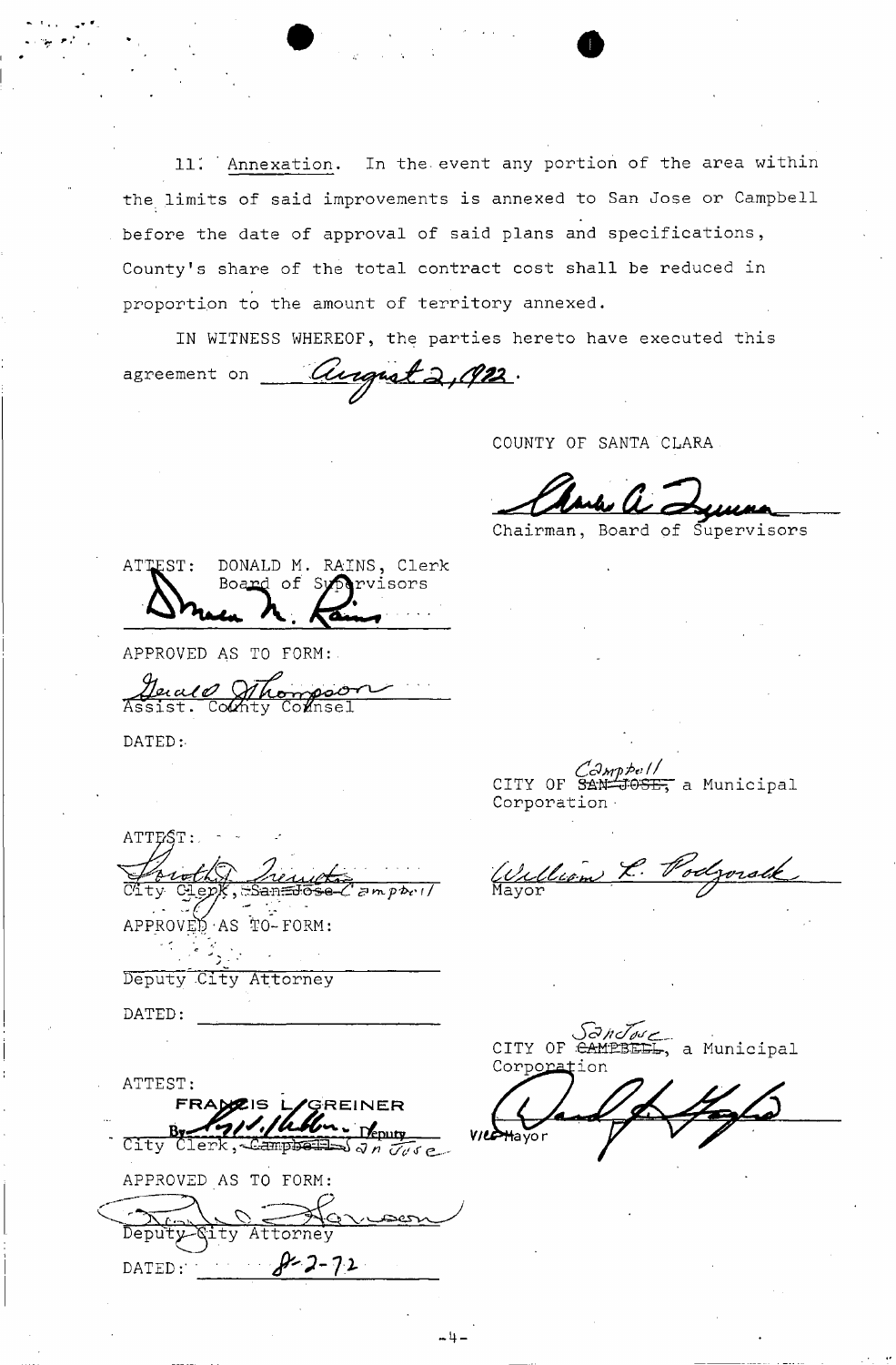## **RESOLUTION NO. 3298**

### **BEING A RESOLUTION AUTHORIZING EXECUTION OF AN AGREEMENT WITH THE COUNTY OF SANTA CLARA AND CITY OF SAN JOSE.**

**BE IT RESOLVED, by the City Council of the City of Campbell that the Mayor and Clerk be, and they are hereby authorized, empowered and directed for and on behalf of said City to enter into and execute with the County of Santa Clara and City of San Jose that certain Agreement which relates to the sharing of costs of resurfacing Union Avenue between Campbell Avenue and South Bascom Avenue.** 

PASSED AND ADOPTED this 24th day of April 1972, **by the following vote:** 

| AYES: Councilmen: | Chamberlin, Doetsch, Hammer,<br>Paul, Podgorsek |  |
|-------------------|-------------------------------------------------|--|
| NOES: Councilmen: | None                                            |  |

Councilmen: None ABSENT: **ABSENT: Councilmen: None** 

APPROVED:

William R. Podgorsek

**ATTEST:** revethantity Clerk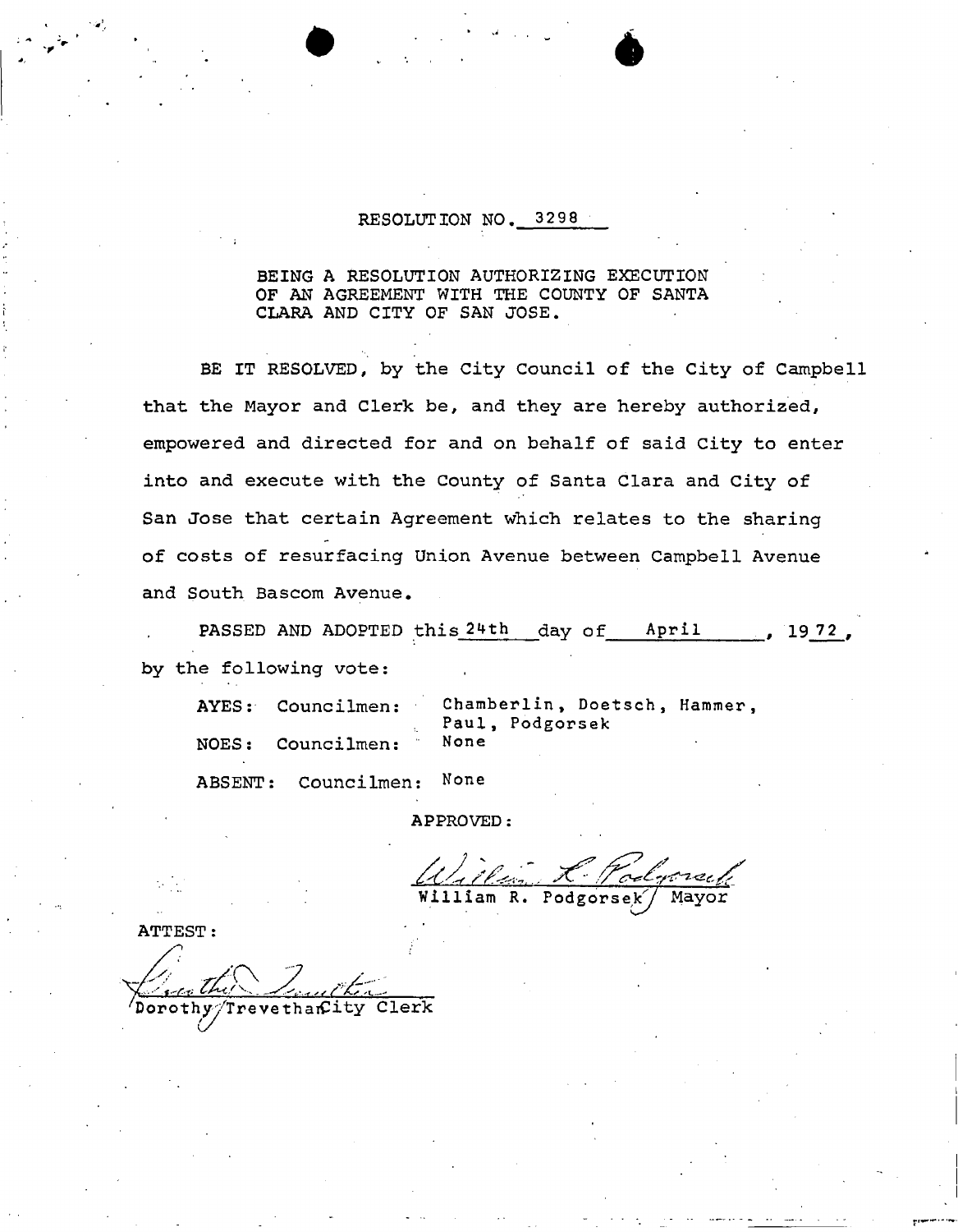## RESOLUTION NO. 42361

RESOLUTION OP THE COUNCIL OF THE CITY OF SAN JOSE AUTHORIZING THE EXECUTION OF AN AGREEMENT AMONG THE CITY OF SAN JOSE, COUNTY OF SANTA CLARA AND CITY OF CAMPBELL FOR SHARING COSTS OF RESURFACING UNION AVENUE BETWEEN CAMPEELL AVE-NUE AND SOUTH BASCOM AVENUE, AND AUTHORIZING PAYMENT FOR THE COSTS AND EXPENSES INCURRED THEREIN FROM MONIES PROPERLY' APPROPRIATED THERE-FOR.

 $\mathbb{C}$  .

BE IT RESOLVED BY THE COUNCIL OF THE CITY OF SAN JOSE:

The Mayor is hereby authorized to execute on behalf of the City of San Jose, an agreement among the City of San Jose, hereinafter referred to as "City," County of Santa Clara, hereinafter referred to as "County," and City of Campbell, hereinafter referred to as "Campbell," for sharing costs of resurfacing Union Avenue between Campbell Avenue and South Bascom Avenue, which agreement is entitled, " Agreement Among The County of Santa Clara, City of San Jose And City of Campbell For Sharing Costs of Resurfacing Union Avenue Between Campbell Avenue and South Bascom Avenue," a copy of which said agreement is on file in the office of the City Clerk and to which reference is hereby made for full particulars.

This agreement provides, among other things, that County shall prepare and submit to City and Campbell for approval plans and specifications for the resurfacing of North Union Avenue between South Bascom Avenue and Campbell Avenue, hereinafter called the "Project." **i** 

Upon approval of said plans and specifications by City and Campbell, City and Campbell shall pay to .County their share of the construction costs of said Project; City!s share being estimated to be  $$2,100.00$ , or Seven percent  $(7\%)$ . Said cost sharing estimate is based upon the fact that 7% of the project lies within the incorbased upon the fact that 7\$ of the project lies within the incor**l ;** 

-1-

porat'ed limits of the City of San Jose.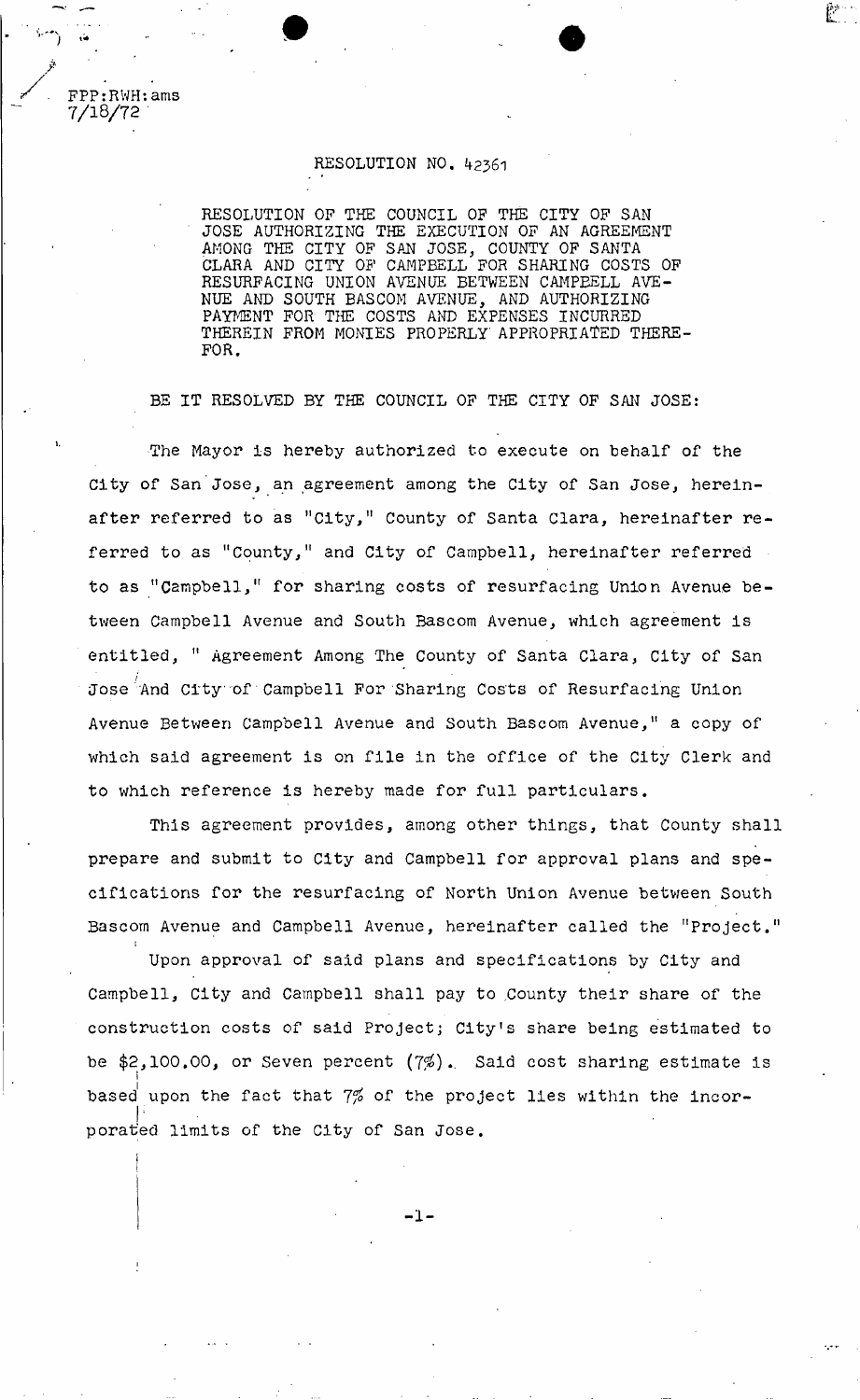Upon completion of said Project County shall submit to City a final accounting of the total construction costs for said Project and, in the event said final accounting shows that the sum advanced to County by City is less than  $7\%$  of the total construction cost, City shall pay County the difference, or should the final accounting show that the sum advanced to County by City is more than  $7\%$ of the total construction cost, County shall return the difference to City.

The Director of Public Works is hereby authorized and directed to carry out the City's obligations under said agreement and to pay for the final costs thereof from monies properly appropriated therefor.

ADOPTED this 31 day of July , 1972, by the following vote

AYES: Councilmen - Colla, Garza, Goglio, Hayes, Naylor and Mineta. / NOES: Councilmen - None ABSENT: Councilmen - Hays

ATTEST:

I

Francis L. Greiner

Norman Y. Mineta Mayor

City Clerk

 $-2-$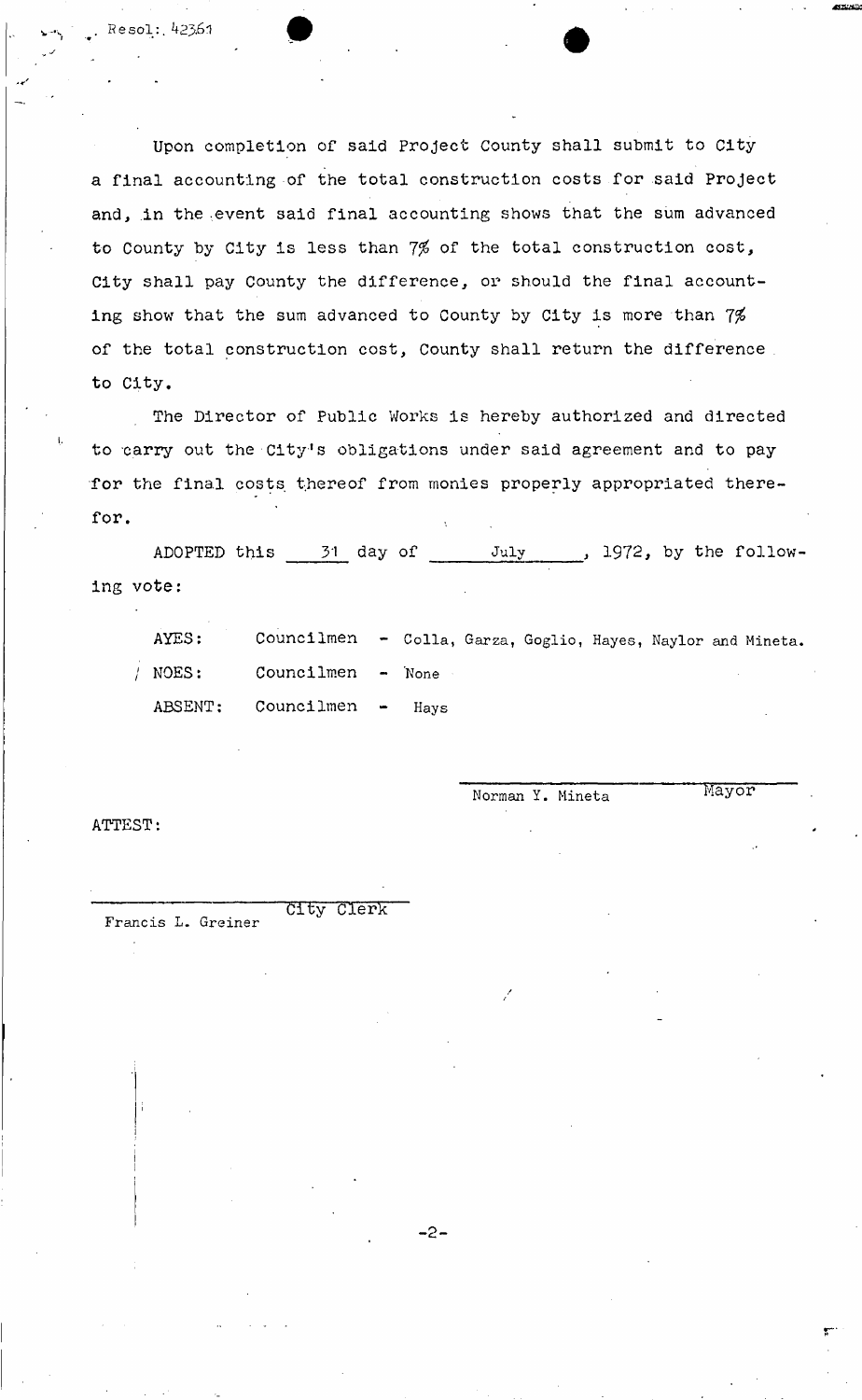|     | Fend Culy of S. |  |
|-----|-----------------|--|
| No. |                 |  |
|     |                 |  |

Change Order No.....

**BOARD OF SUPERVISORS** SANTA CLARA COUNTY

Cost Sharing Agreement The following contract was awarded correhange corder was approved by the

DATE.

Board of Supervisors at a meeting held:

 $, 19.22...$ 

July 25, 1972

Project to be charged......Cost Sharing Agreement with City of San

र क्षेत्र से

Roll College

See Asreener Contractor.

**Completion Date..** 

**Budget** Item.

ekstera en

(for Controller's use)

DONALD M. MAINS Clerk of the Board

**CARGA DARIQUE** 

aisiza.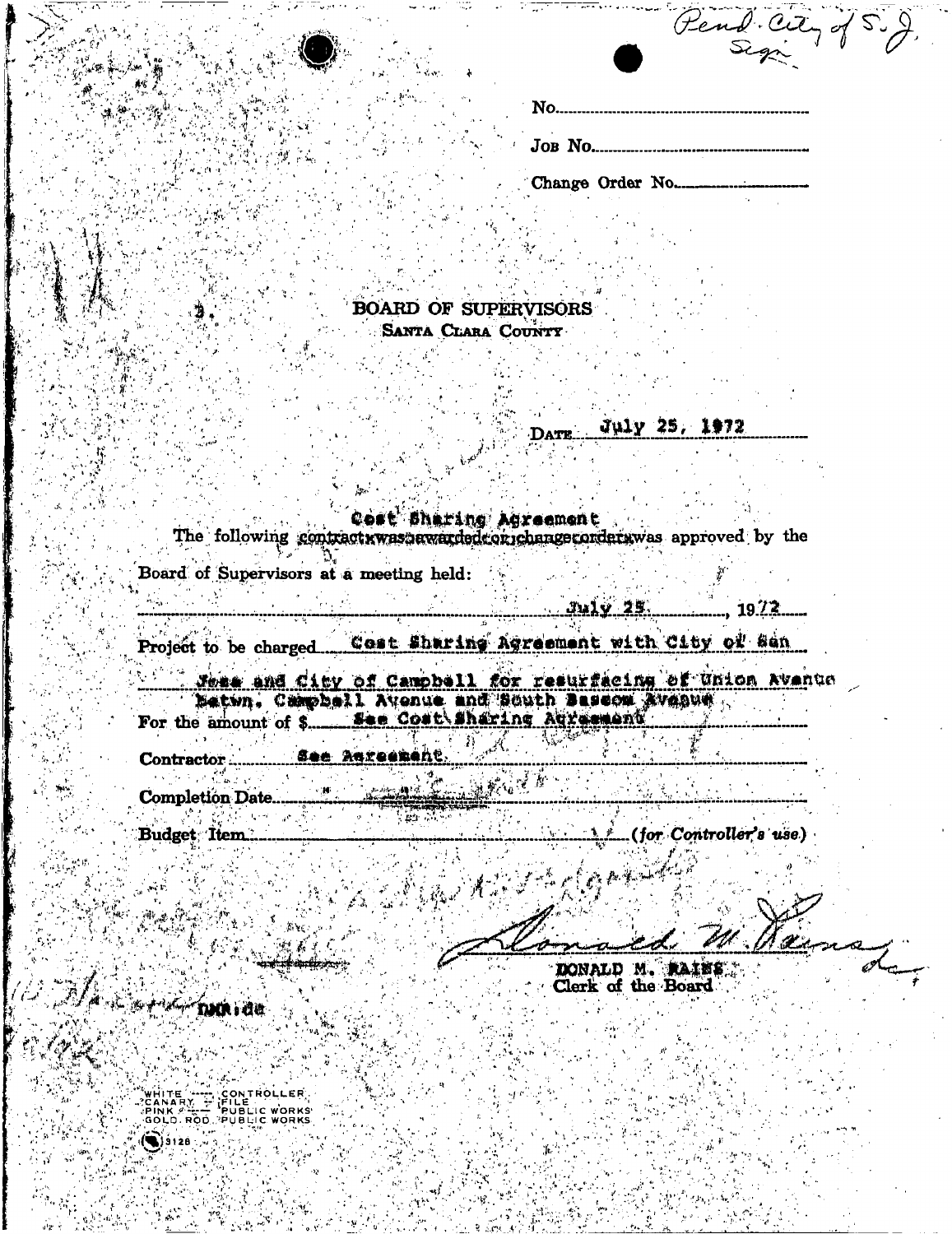# **-County of Santa Clara**

**Office of the Board of Supervisors**  524 County Administration Building 70 West Hedding Street San Joso, California 95110 299-2323 Area Code 408

**California** Sig Sanchez, *District 1*  Dominic L. Cortese, *District 2*  Charles A. Quinn, *District 3*  Ralph H. Mehrkons, *District 4*  Victor Calvo, *District 5* 

**July 28, 1972** 

**City Clerk City of San Jose 801 N. First St. San Jose, Ca.** 

**Subject: Agreement with City of San Jose and City of Campbell for Cost sharing agreement** 

> **Resurfacing of Union Avenue between Campbell Avenue and South Bascom Avenue**

**Dear Sir:** 

**Enclosed you will find an original and four copies of an agreement between the County of Santa Clara and the parties named above. The Board of Supervisors at its regularly scheduled meeting on July 25, 1972 authorized its Chairman to execute this agreement on**  behalf of the County.

**After execution of all copies, we would appreciate your**  returning the orig. and three to this office.

**Very truly yours,** 

**BOARD OF SUPERVISORS Donald M. Rains, Clerk** 

Deputy Clerk

**DMR: dc Ends .** 

**cc: Public Works, Engineering** 

Havd emerge *J \* S& S 7 \* '* 

**f%)3 170** An Equal Opportunity Employer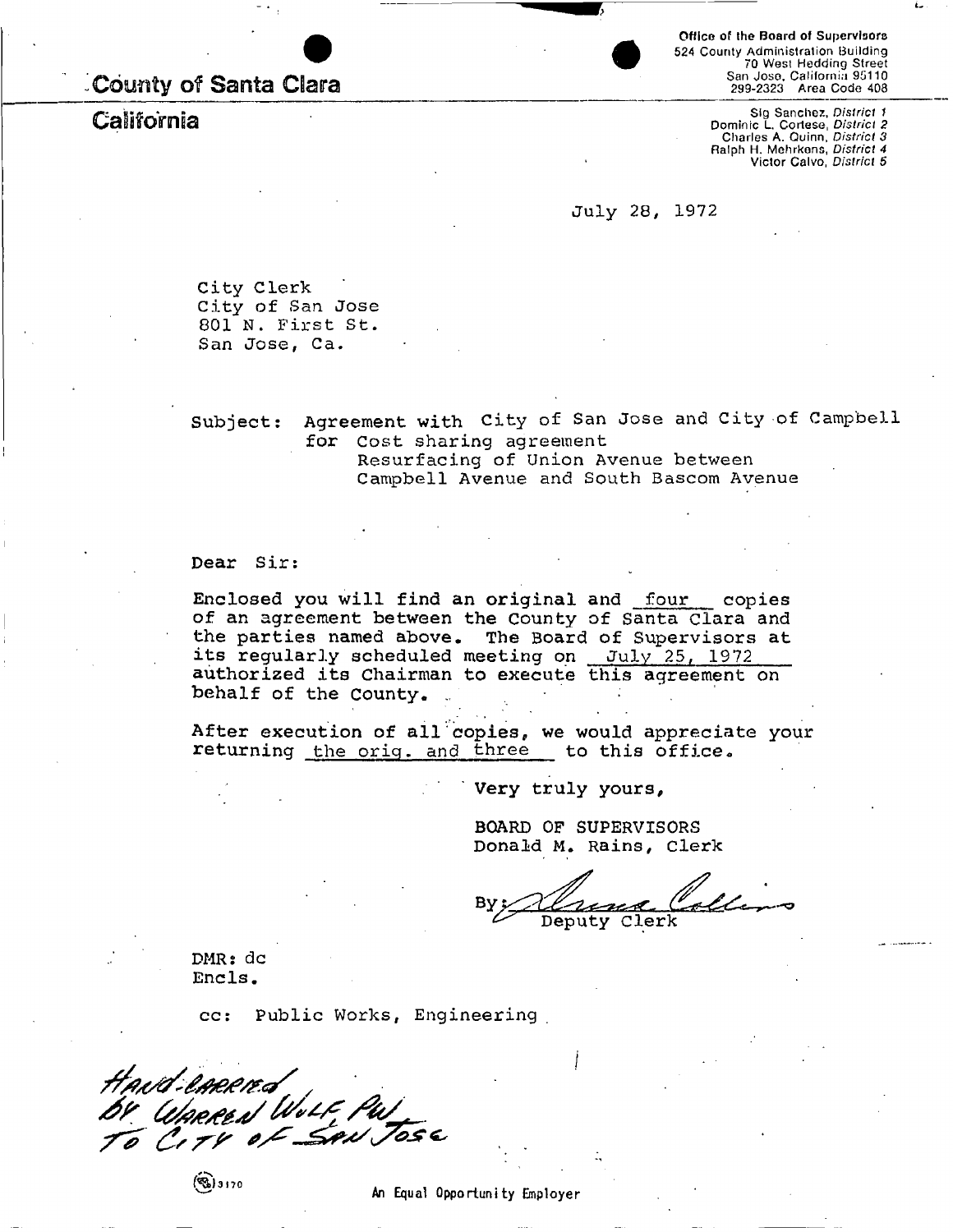|            | <b>County of Santa Clara</b>                                                                                                | Department of Public Works<br>County Office Building<br>20 West Hedding Street<br>San Jose, California 95110 |
|------------|-----------------------------------------------------------------------------------------------------------------------------|--------------------------------------------------------------------------------------------------------------|
| California | TRANSMITTAL MEMORANDUM                                                                                                      | $1 \& 2$<br>S.D.                                                                                             |
|            | Page of<br>$\mathbf{r}=\mathbf{r}^{\mathsf{T}}$                                                                             | July 13, 1972<br>DATE:                                                                                       |
| FOR :      | BOARD OF SUPERVISORS AGENDA OF                                                                                              | July 25<br>19 72                                                                                             |
| FROM:      | MONTINI, PUBLIC WORKS, ENGINEERING                                                                                          |                                                                                                              |
| TITLE:     | COST SHARING AGREEMENT AMONG THE COUNTY OF SANTA CLARA, CITY<br>OF SAN JOSE AND THE CITY OF CAMPBELL FOR THE RESURFACING OF |                                                                                                              |

#### DESCRIPTION:

This agreement provides for the sharing of costs for the resurfacing of Union Avenue between Campbell Avenue and South Bascom Avenue. The County will administer this project.

The County's share of this project is estimated to be  $$15,000.00$ . County funds are available in the 1971-72 Road Budget (Resurfacing).

UNION AVENUE BETWEEN CAMPBELL AVENUE AND SOUTH BASCOM AVENUE

Approval is recommended.

Upon execution by,the Board of Supervisors please return the original and four (4) copies to this office (attention: Warren Wulf) for hand carrying to the other agencies involved.

LM:WWW:vlh"

attachments

| APPROVED:          | JAMES POTT |  |
|--------------------|------------|--|
| AGENDA DATA: DATE: |            |  |
|                    | ITEM NO:   |  |
| 755 REV 2/69       |            |  |

BOARD ACTION:

.HOWARD CAMPEN

**JUL 2 5 197?**